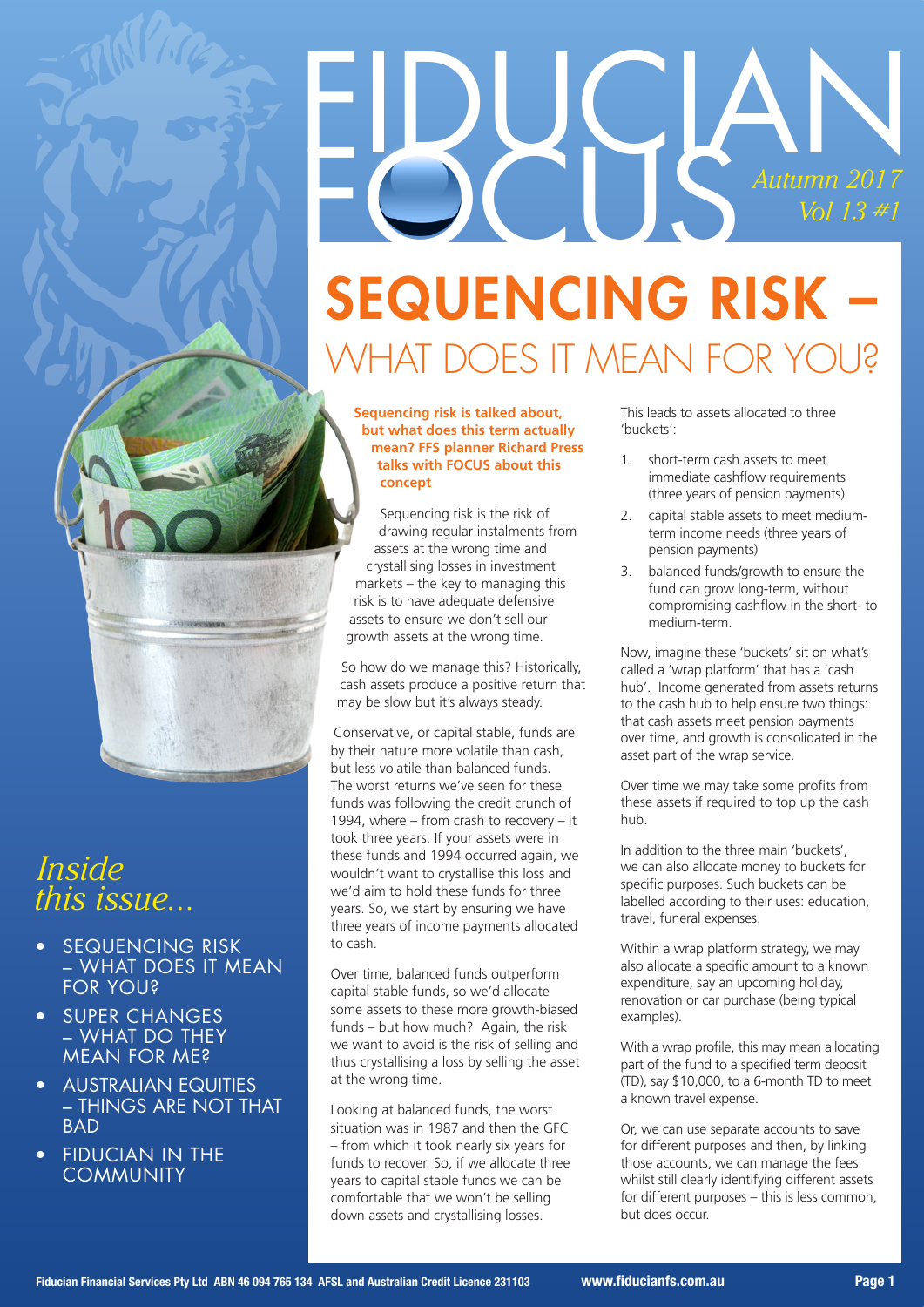# SUPER CHANGES – WHAT DO THEY MEAN FOR ME?

#### **What concessional contributions can I make?**

**Annual before-tax caps**

| <b>Now</b>                  | From 1 July 2017          | From 1 July 2018 |
|-----------------------------|---------------------------|------------------|
| \$30,000<br>age 48 or under | \$25,000<br>for everyone* | \$25,000*        |
| \$35,000<br>age 49 & over   |                           |                  |

\* You can contribute more than the annual cap if you haven't fully used the cap before and your super balance is \$500,000 or less. From 1 July 2018, you can carry forward unused cap amounts for up to 5 consecutive years. If you make personal super contributions, you can claim a tax deduction to eligible super accounts – up to the concessional contribution cap

#### **Tax on concessional contributions in cap**

| Income now            | $\frac{0}{0}$ |
|-----------------------|---------------|
| $\le$ $\le$ \$250,000 | 15            |
| \$250,000-\$300,000   | 15            |
| \$300,000+            | 30            |
|                       |               |
| From 1 July 2017      | $\frac{0}{0}$ |
| $\le$ $\le$ \$250,000 | 15            |
| \$250,000-\$300,000   | 30            |
| \$300,000+            | 30            |

#### **What non-concessional contributions can I make? Annual after-tax contribution caps**

| <b>Now</b>            | From 1 July 2017      |
|-----------------------|-----------------------|
| \$180,000pa           | \$100,000pa           |
| nr                    | Ωr                    |
| \$540,000             | \$300,000             |
| using 3-year          | using 3-year          |
| bring-forward rule    | bring-forward rule    |
| if conditions are met | if conditions are met |

Transitional rules apply to contributions between now and 2018-19

#### **Spouse contributions**

You can tax-offset spouse contributions only when the recipient's income is less than:

| <b>Now</b> | From 1 July 2017 |
|------------|------------------|
| \$13,800   | \$40,000         |

#### **What are the super pension limits?**

**Annual before-tax caps**

| Now             | From 1 July 2017 |
|-----------------|------------------|
| <b>No limit</b> | \$1.6 million    |

If you have a pension over \$1.6 million, you must reduce your total pension balance to \$1.6 million or below by 1 July 2017 so you're not penalised. Any amount over \$1.6 million can be in an accumulation account

#### **What is the earnings tax in accumulation accounts?**

This stays at **15%** (10% on capital gains)

#### **What about my transition-to-retirement (TTR) pension?**

TTR pensions supplement your income so you can cut your work hours but not your lifestyle

**Earnings tax rates**

| Now      | From 1 July 2017 |
|----------|------------------|
| Tax-free | 15%              |

Contact your Fiducian financial planner today to determine what the proposed changes mean for you

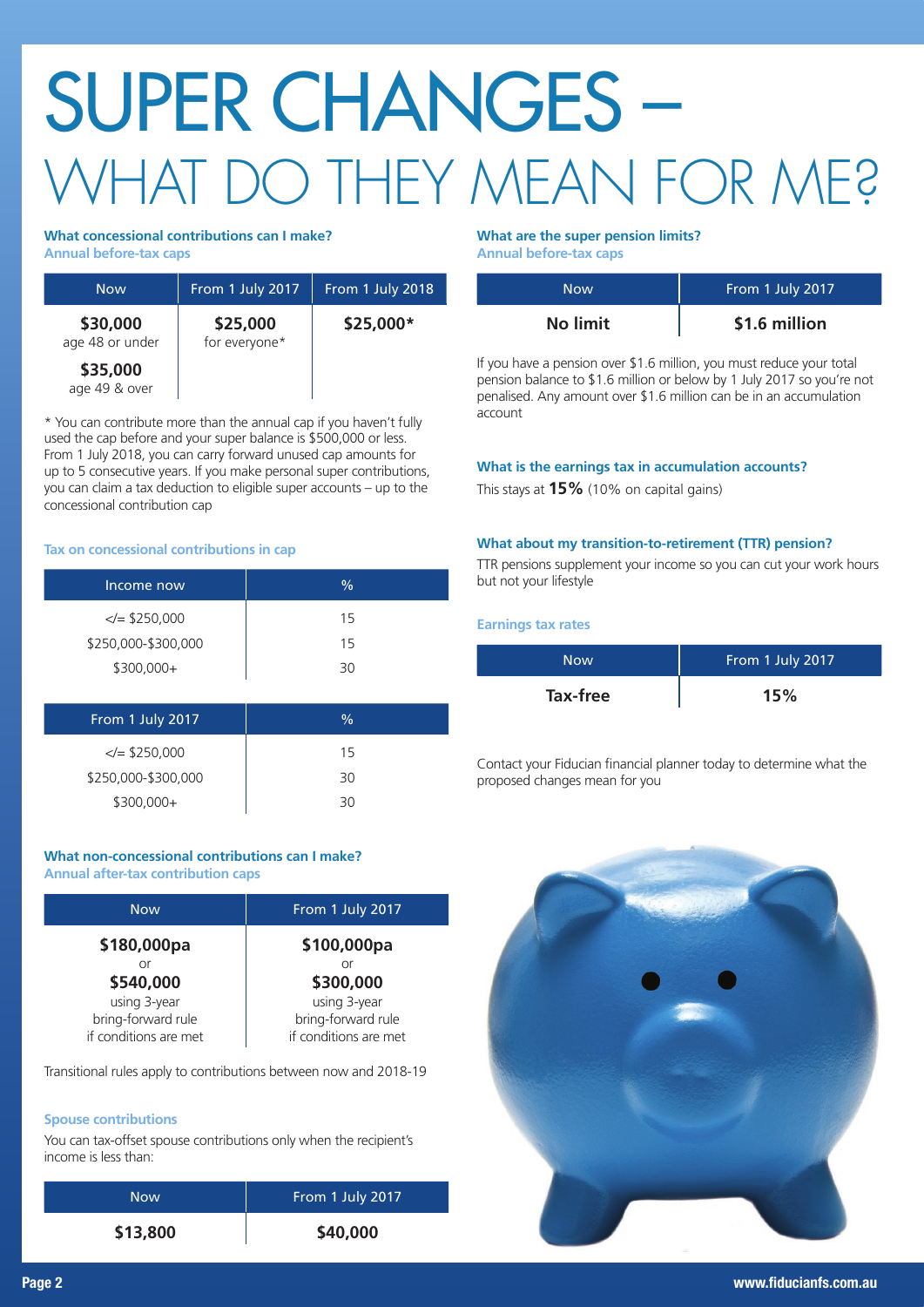## AUSTRALIAN EQUITIES – THINGS ARE NOT THAT BAD

SEAN MARTIN, CHIEF INVESTMENT OFFICER, SOLARIS INVESTMENT MANAGEMENT -AN UNDERLYING MANAGER FOR THE FIDUCIAN AUSTRALIAN SHARES FUND

We believe Australian equities will produce attractive returns in 2017, underwritten by a surprisingly resilient economic outlook.

Despite a highly tumultuous 12 months politically, the local and global economic outlook looks remarkably solid – buoyant even – compared to the political one. The US economy is continuing its recovery at a reasonable pace, the Chinese economy appears to have stabilised and the Australian economy (boosted by the resultant commodity bounce) is showing solid growth, solid employment levels and low inflation.

We forecast these economic conditions will underwrite a 7% - 9% growth in the ASX200 in 2017 comprising a 4% (pre-franking) yield and a 3% - 5% capital growth – not that bad at all.

#### **What's working within the market?**

Within the ASX there's been a huge change in performance of growth vs value stocks.

Growth stocks in this discussion are simply stocks with higher Price to Earnings (PE) multiples while value stocks are stocks with lower PE multiples.

Growth stocks materially outperformed value stocks for the 4-5 years to mid-2016 and were looking very expensive at that point. Since mid-2016, a large style rotation has occurred with value stocks dominating.

Our process at Solaris has no preference for growth or value stocks – merely for the best opportunities at any point in time. We thought that growth stocks had run too far and reduced our weighting to close to its lowest level since the fund's inception having sold positions in Brambles, Realestate.com and Dominos to name a few.

We were too early with most of these sales but what often happens in extreme valuation situations such as this is that you wait and wait for things to change, wondering if they ever will. But, when the change occurs, it happens very quickly and very dramatically.

The graph demonstrates the change with value-stock outperformance in just 7 months, largely unwinding the growth-stock outperformance of the previous four to five years.

We've taken advantage of this retreat to buy some much more reasonably priced growth-stocks.

Carsales.com and Resumed are examples where we never disliked the stock – just the stock price – and we've added both to the portfolio recently and we're optimistic about their prospects.

In the value space, the resources sector still appeals to us, with valuations remaining reasonable, more cautious management (following the sector's rout), better commodity prices and strong balance sheets combining to underwrite our view.



## Growth vs Value Relative Performance



*"Despite a highly tumultuous 12 months politically, the local and global economic outlook looks remarkably solid"*